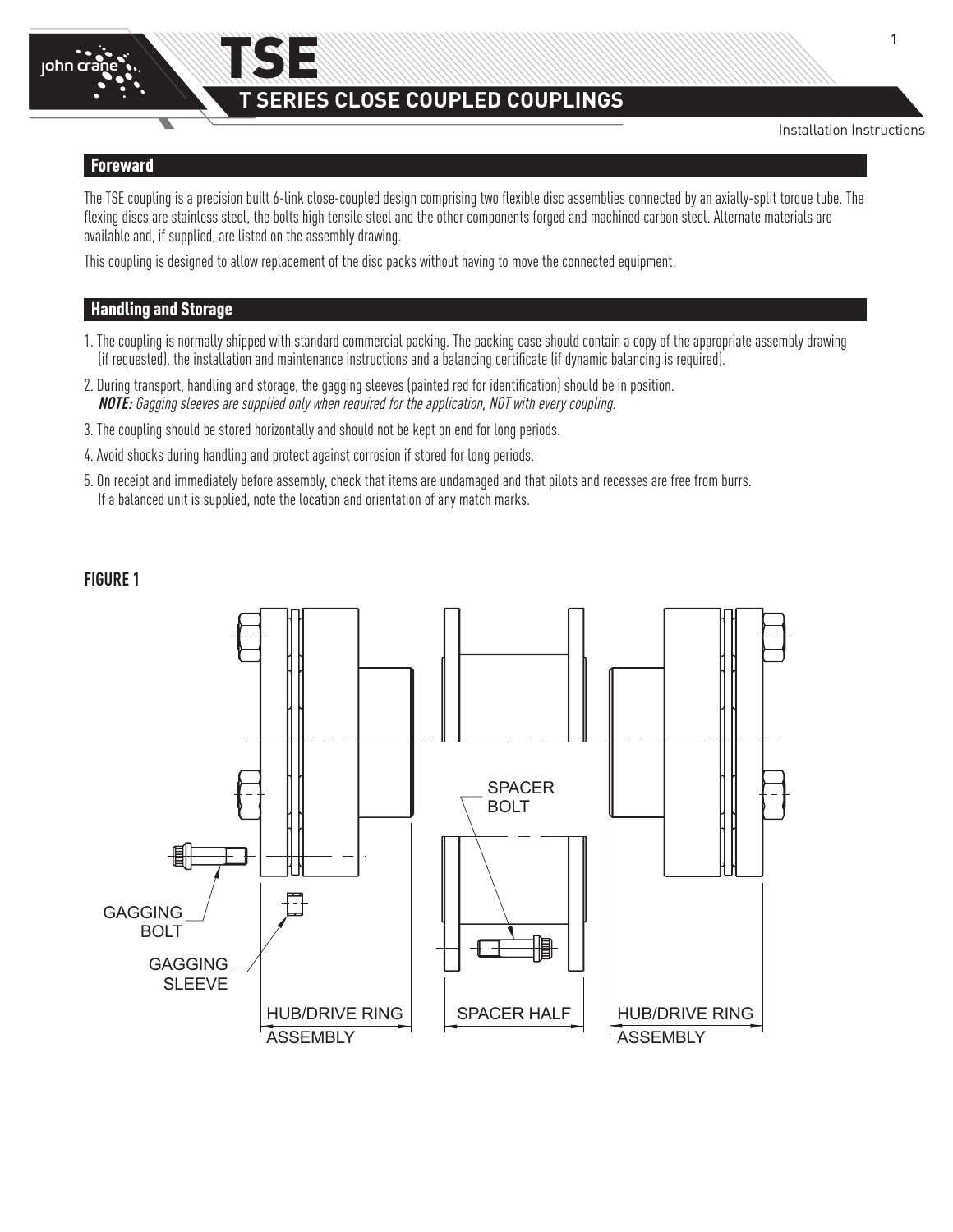HUB/DRIVE RING ASSEMBLY

### Installation Procedure

john crane

- 1. Reference the assembly drawing(s) for all dimensions.
- 2. Inspect the coupling to insure that it is undamaged and note any match marks that must be aligned when the coupling is installed.
- 3. Disassemble the coupling by removing the spacer bolts, on each end. Lift off each spacer half. Fit the appropriate hub/ drive ring assembly to the driver and driven shafts in the usual manner ensuring that the shaft ends are flush with the faces of the hubs (Figure 2). Hubs for tapered shafts are machined to permit extension of the threaded shaft end beyond the hub face. For "interference fits" we recommend heating the hubs in oil or oven and quickly positioning on shafts (do not use spot heat or exceed 350°F as this may cause flange distortion).

If hubs are to be hydraulically fitted, refer to CI-01 for recommended procedure.

**NOTE:** If axial setting adjustments are necessary (see Step 5) corrections can be made on straight cylindrical shafts by overhanging the hub. Hub overhang should not exceed 0.13 inch. Axial adjustment of hubs is not recommended for tapered shafts.

- 4. Check that the hub-flange diameters are concentric to the center of rotation to within 0.004 inch total indicator runout (TIR), and that the hub face is square to the center of rotation to within 0.004 TIR (Figure 2). Refer to any specific requirements or standards for maximum allowable value.
- 5. Check the distance between shaft ends (DBSE) taking into account, where applicable, any axial movement that may occur in operation (i.e., thermal expansion, magnetic center location, etc.). The final operating distance must equal that shown on the assembly drawing.

**NOTE:** When equipment can not be moved to obtain the correct DBSE, axial adjustments are possible by overhanging hubs on cylindrical straight shafts. If hub adjustments are made, the mating face-to-face dimension (taking into account any axial movement that may occur in operation) must equal the overall length of the split spacer (Figure 3).

6. Check that all pilots and recesses on drive rings and spacer halves are free of burrs. Bring the split spacer halves into position between the drive rings, making sure to align any match marks (compression of the hub/drive ring assembly may be necessary; the spacer bolts can be used to draw back the drive rings by tightening the bolts and compressing the hub/drive ring assembly). Ensure the gaps between spacer halves are equal on each side of the coupling, install the spacer bolts and tighten to the torque values listed below.

**FIGURE 2**

HUB/DRIVE RING ASSEMBLY



SPACER HALF

\* **IMPORTANT** For hubs supplied blank, this distance to be removed from standard hub to allow for locking nut on tapered shafts.

**FIGURE 3**

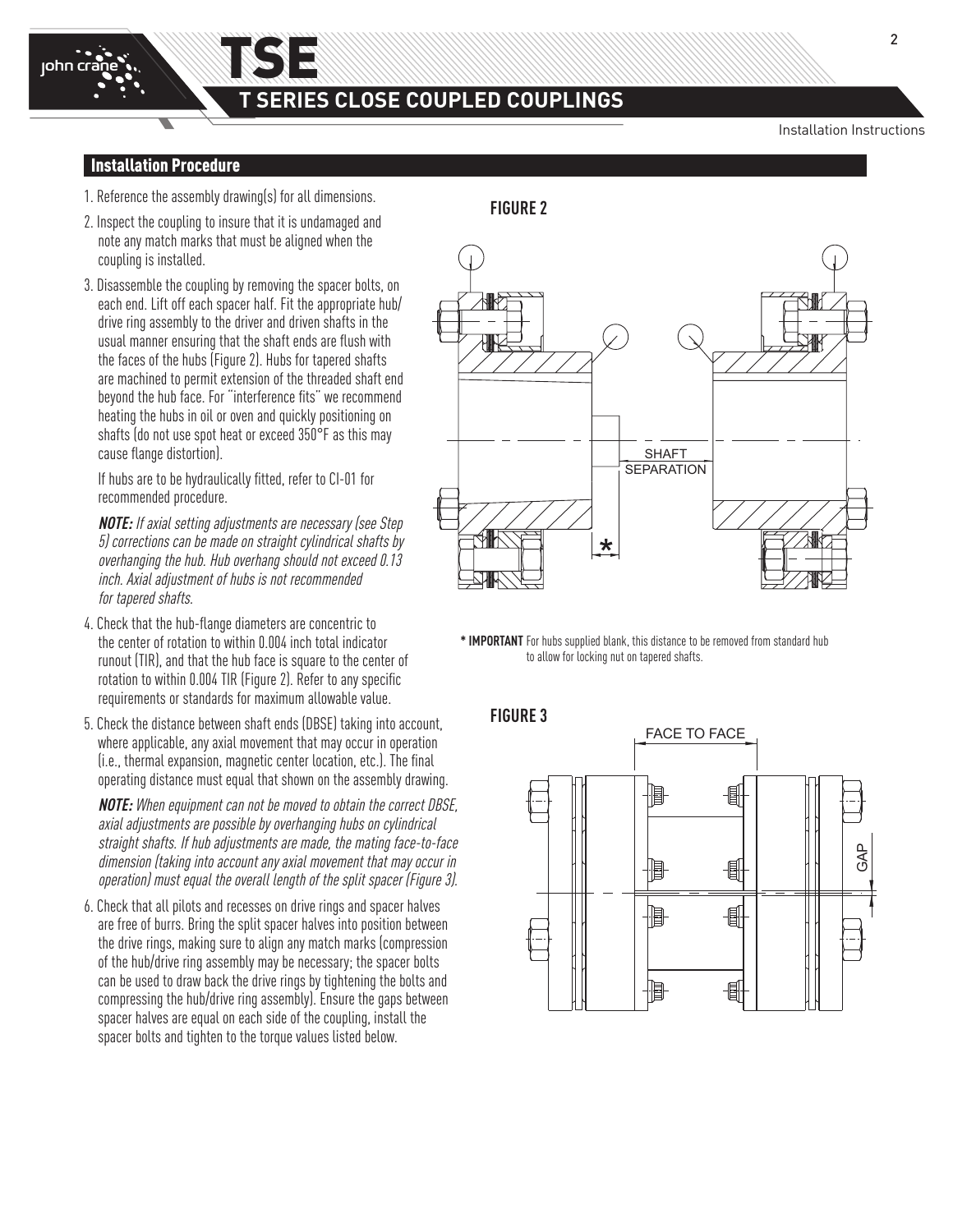# **T SERIES CLOSE COUPLED COUPLINGS**

## **Tightening torques**

The bolts are supplied prelubricated and no further lubricant should be applied. Table 1 below gives figures for normal use. Occasionally, for particular duties, the figure may vary and in such cases the required torque values will be quoted on the assembly drawing(s) supplied with the coupling.

|                      | <b>TABLE 1</b> |                                           |      |                   |  |  |
|----------------------|----------------|-------------------------------------------|------|-------------------|--|--|
| <b>Coupling Size</b> |                | Torque (ft. lbs.)<br><b>Coupling Size</b> |      | Torque (ft. lbs.) |  |  |
|                      | 0075           | 10                                        | 0500 | 40                |  |  |
|                      | 0135           | 10                                        | 0740 | 40                |  |  |
|                      | 0230           | 20                                        | 0930 | 40                |  |  |
|                      | 0350           | 40                                        | 1400 |                   |  |  |

TSE



**All spacer bolts must be installed correctly and tightened to the correct torque. Use only John Crane Flexibox supplied spacer bolts. Inferior substitutions will jeopardize the integrity and safety of the coupling.**

## Maintenance and Inspection

- 1. Under normal operating conditions, no servicing or maintenance should be necessary. Periodically, the bolts should be checked for tightness and the discs checked for any visible signs of distress. If the hubs or shafts have been disturbed for any reason, alignment must be checked. If the coupling has been dynamically balanced, any dismantling or remedial work on the disc units will invalidate the original balance.
- 2. In the event of failure, it is essential that the true cause of failure is found and corrected before a new unit is put into service. The most likely faults will be excessive misalignment, extreme overload or a combination of both.

## Alignment

Align the center lines of the driving and driven machine shafts as follows:

- Move the equipment into position.
- Check for any soft foot. Correct before commencing alignment.
- With one machine firmly bolted down, set the distance between guard rings (as shown in Figure 3) to equal the split-spacer length flange to flange.

**IMPORTANT** Distance between guard rings should be measured with the membranes in the neutral position with the compression screws loose.

Align the shaft center lines both horizontally and vertically, ideally using the shafts. However, if access prohibits this then align using the hub bosses or flanges. John Crane recommends the reverse periphery method for accurate alignment. This can be done using dial gauges or with a laser shaft alignment kit. Further details on recommended laser alignment vendors are available from John Crane on request. Recheck the distance between guard rings after the shafts have been aligned.

**IMPORTANT** The misalignment tolerances quoted in literature and on drawings, allow for dynamic conditions and variations. For the best service from the coupling, John Crane recommends that installed misalignment is no more than 10% of the maximum allowable misalignment, allowance being made for any anticipated movements which will occur during operation (e.g., thermal movements on hot pumps).

# Coupling Repair

In the event the coupling requires repairing, the following procedure should be followed.

### **Disassembly**

- 1. Remove the spacer bolts and spacer halves. The spacer bolts (or other correctly sized bolts) can be used to draw back the drive rings by tightening the bolts and compressing the hub/drive ring assembly.
- 2. Remove the three locknuts from the hub flange at the failed end. Remove corresponding drive bolts and overload collars (see Figure 4). Repeat this procedure for the remaining three nuts, bolts and overload collars at the affected end.
- 3. Slide the drive ring to the opposite side of the coupling and remove the failed discs by passing them between the hub faces.
- 4. Visually inspect the holes in the hub and drive ring for elongation or rough surface finish. Replace all damaged components as necessary. John Crane Flexibox recommends the replacement of all disc pack hardware (drive bolts, locknuts, spacer washers, overload collars and discs).
- 5. It is recommended that while replacing all necessary hardware, visually inspect the opposite end of the coupling for possible damage to that disc pack, also.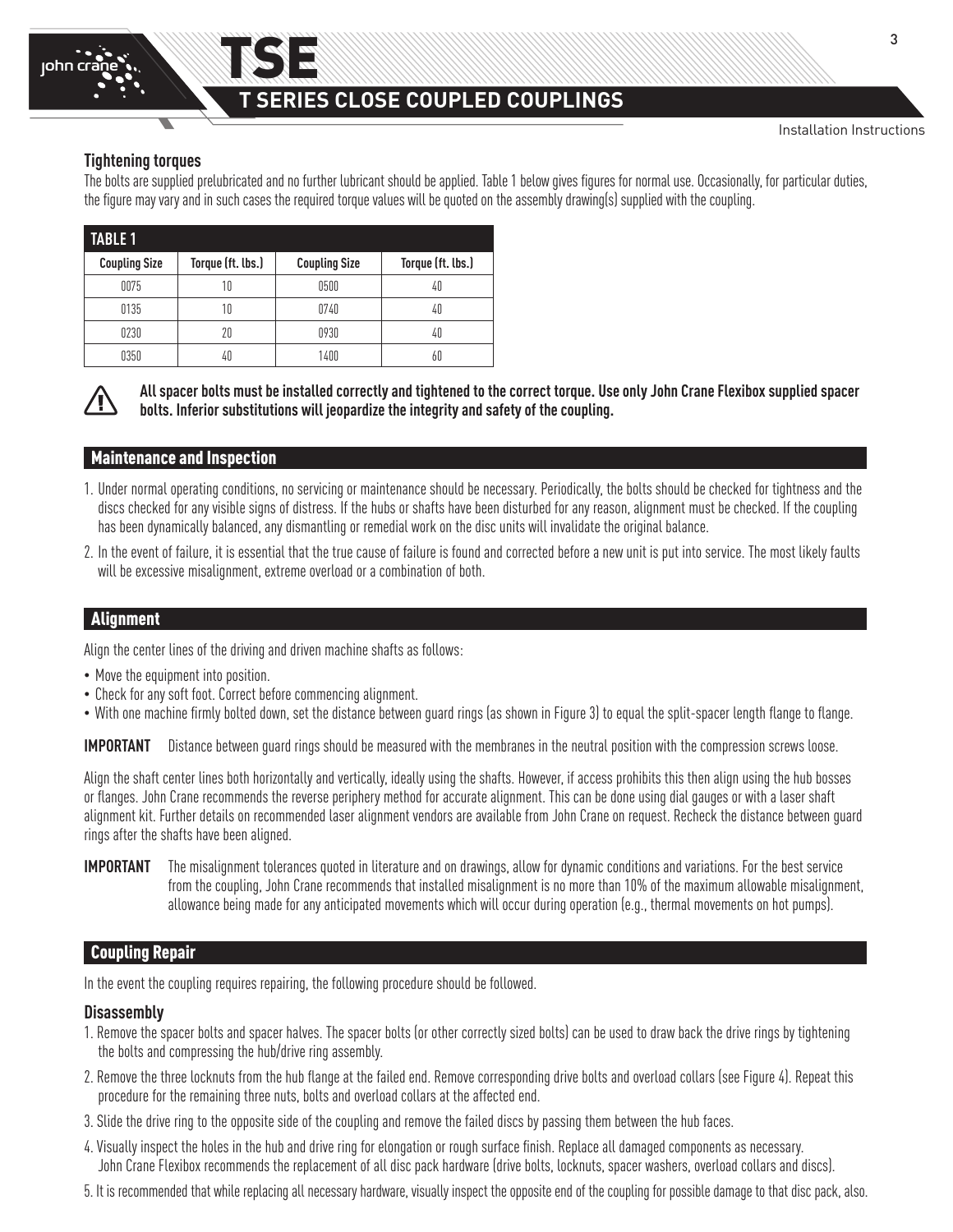# TSE **T SERIES CLOSE COUPLED COUPLINGS**

## **Assembly**

- 1. Slide the new discs between the hub faces and position next to the hub flange with curvature of the discs in the same direction to ease assembly.
- 2. With the overload collars and spacer washers fitted on the drive bolts, install three drive bolts through the discs, spacer washers and into the drive ring bushings. Fit locknuts finger tight on drive bolts and slide the dive ring back into position with the bolt heads located within the hub clearance holes (Figures 4 and 5). Repeat the above procedure for the remaining drive bolts.



# **Do not turn the drive bolts at any time as this could damage the discs.**

3. With all bolts and nuts installed, check the assembly to insure flush fits and that the discs are not buckled. Disassemble and refit as necessary.

4. Tighten all locknuts to the torque values shown below in Table 2:

| <b>TABLE 2</b>       |                   |                      |                   |  |
|----------------------|-------------------|----------------------|-------------------|--|
| <b>Coupling Size</b> | Torque (ft. lbs.) | <b>Coupling Size</b> | Torque (ft. lbs.) |  |
| 0075                 | 22                | 0500                 | 166               |  |
| 0135                 | 48                | 0740                 | 225               |  |
| 0230                 | 77                | 0930                 | 313               |  |
| 0350                 | 118               | 1400                 | 387               |  |

Tighten all three locknuts on the hub, then the other three locknuts on the drive ring. Use a non-hardening, anaerobic adhesive such as "Loctite Blue 242" or equivalent.



# **Do not turn the drive bolts at any time as this could damage the discs.**

5. After repair is complete, refer to installation procedures above.

**NOTE:** Disassembly of the coupling for any reason invalidates any dynamic balance correction made at the factory. Therefore, it may be necessary to check the balance characteristics of any repaired coupling prior to operation.

**All rotating power transmission products are potentially dangerous. They should be used according to the manufacturer's**  ⁄Ţ **recommendations and appropriate safety standards. It is the responsibility of the user to comply with any such standards.**

- **1** Axially-split spacer
- **2** Drive ring
- **3** Hub
- **4** Spacer bolt
- **5** Flexing disc
- **6** Drive bolt
- **7** Overload collar
- **8** Spacer washer
- **9** Locknut



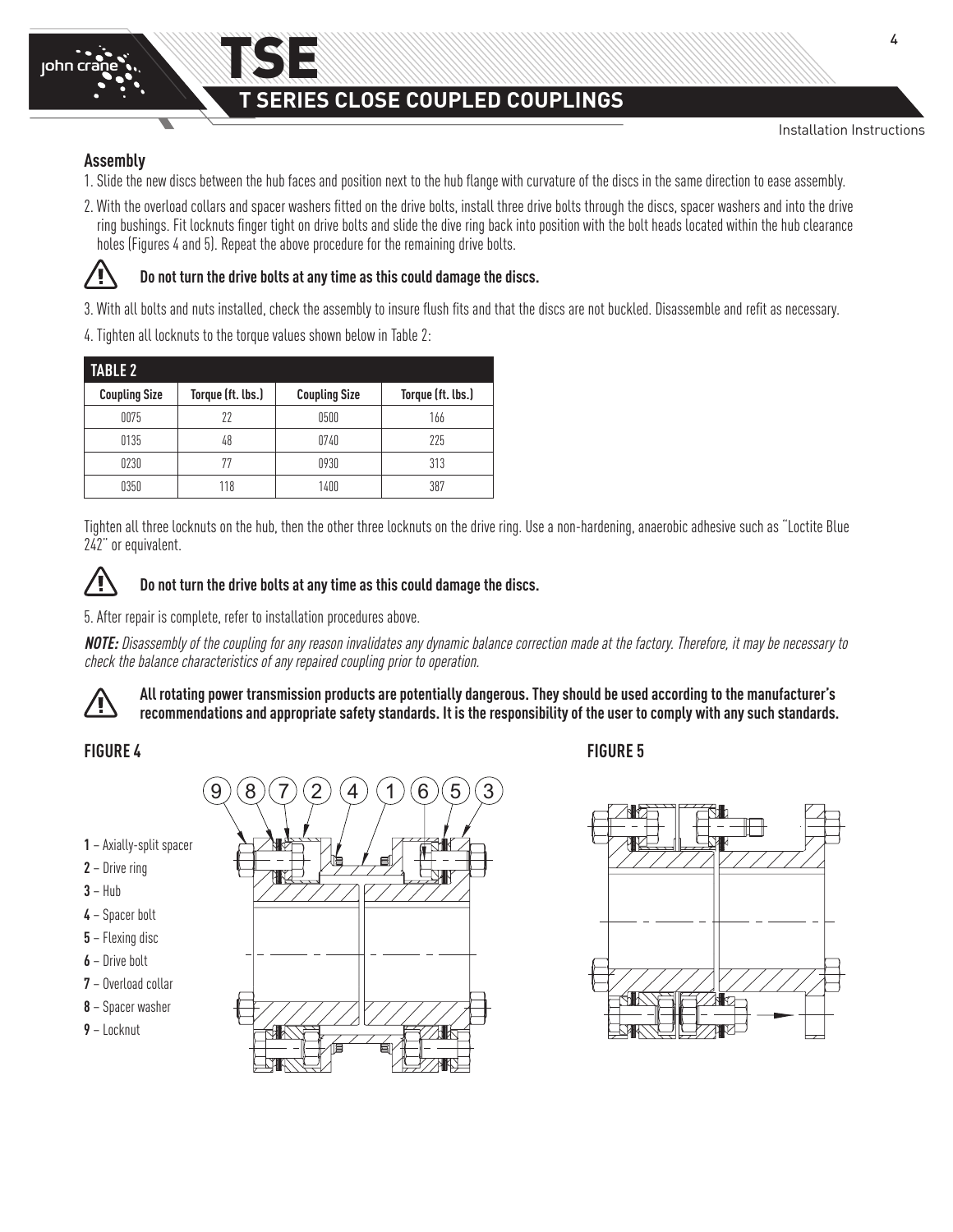# **T SERIES CLOSE COUPLED COUPLINGS**

Installation Instructions

This section refers to couplings that bear the CE and ATEX required markings:

TSE

# CE / ATEX Marking

All couplings that comply with CE and ATEX legislation will be marked as shown. This will be etched on the spacer element of the transmission unit if enough room is available.

# **A) Ambient temperature is standard (40ºC max)**

# $CE \langle \overleftrightarrow{\xi_x} \rangle$  | M2<sub>C</sub> $\langle \overleftrightarrow{\xi_x} \rangle$  || 2GD<sub>C</sub> T6 (T85°C) |  $\overleftrightarrow{\xi_y}$  ||shn creative state SL1 4LU, UK. XX

Where John Crane's Metastream metal membrane couplings are required for use in higher ambient temperatures, John Crane UK Ltd certifies that the equipment complies with the temperature classification range listed below in Table 3, and in all other respects complies with the type certificates.

| <b>TABLE 3</b>               |                      |                         |                        |                       |  |
|------------------------------|----------------------|-------------------------|------------------------|-----------------------|--|
| <b>Ambient Range Marking</b> |                      | Group II, Category 2 GD | Group I, Category 2 M2 |                       |  |
| Min.                         | Max.                 | $**$                    |                        | <b>Marking Option</b> |  |
|                              | Unknown              | T3 (T200°C)             | Not Applicable         | B                     |  |
| $-55^{\circ}$ C <            | Ta < $150^{\circ}$ C | T3 (T200°C)             | Not Applicable         | B                     |  |
| $-55^{\circ}$ C <            | Ta < $90^{\circ}$ C  | T4 (T135°C)             | $150^{\circ}$ C        |                       |  |
| $-55^{\circ}$ C <            | Ta < $55^{\circ}$ C  | T5 (T100°C)             | $150^{\circ}$ C        |                       |  |
| $-55^{\circ}$ C <            | Ta < 40°C.           | T6 (T85°C)              | $150^{\circ}$ C        | А                     |  |

# **B) Ambient temperature is (-55°C < Ta < 150ºC) OR ambient temperature is unspecified, the equipment is not suitable for mining applications, Group I, Category 2.**

$$
\mathsf{CE} \leftarrow \mathsf{KL} \parallel \mathsf{2GD}_c \mathsf{T3} \left( \mathsf{T200}^{\circ} \mathsf{C} \right) \xrightarrow{\mathsf{John} \cdot \mathsf{C3.1}} \mathsf{SL1} \mathsf{4LU}, \mathsf{UK}. \mathsf{XX} \right)
$$

# **C) Ambient temperature is (-55°C < Ta < 90ºC)**

When the ambient temp. is specified, 'T3' is replaced by the following 'T' mark (\*\*) according to Table 3.

$$
\mathsf{CE} \langle \overleftrightarrow{\mathsf{Ex}} \rangle \vdash \mathsf{M2}_{\mathsf{C}} \langle \overleftrightarrow{\mathsf{Ex}} \rangle \vdash \mathsf{12}_{\mathsf{G}} \mathsf{D}_{\mathsf{C}} \ast \ast \xrightarrow{\mathsf{12}_{\mathsf{D}} \mathsf{Inr} \mathsf{C}} \mathsf{S1}_{\bullet} \mathsf{14}_{\bullet} \mathsf{11}_{\bullet} \mathsf{UK.} \mathsf{XX}
$$

# **NOTE:**

'XX' is the year of manufacture and will change. For example, for year 2016;  $XX = 16$ . CE and EX marks must meet requirements of Annex II in Reg. (EC) No. 765/2008 and Annex II in Dir. 84/47/EEC respectively.

# **Operation in aggressive atmospheres**

The following components contain non-metallic materials. Confirm compatibility or provide suitable protection if the coupling is to operate in an aggressive atmosphere.

- The hub electrical insulation (if supplied option) reinforced thermosetting plastic
- Limited end float bearings (if supplied option) PTFE based plastic

# **Temperature classification of John Crane's Metastream couplings**

John Crane's Metastream metal membrane couplings, supplied in conformance with Directive 2014/34/EU, have to meet the classifications specified in Table 3 when used in accordance with instructions and information supplied.

T, L and H series couplings, using the disk type flexible elements, are covered by type examination certificate **Sira 02ATEX9403**.

M series couplings, using the diaphragm type flexible elements, are covered by type examination certificate **Sira 02ATEX9404**.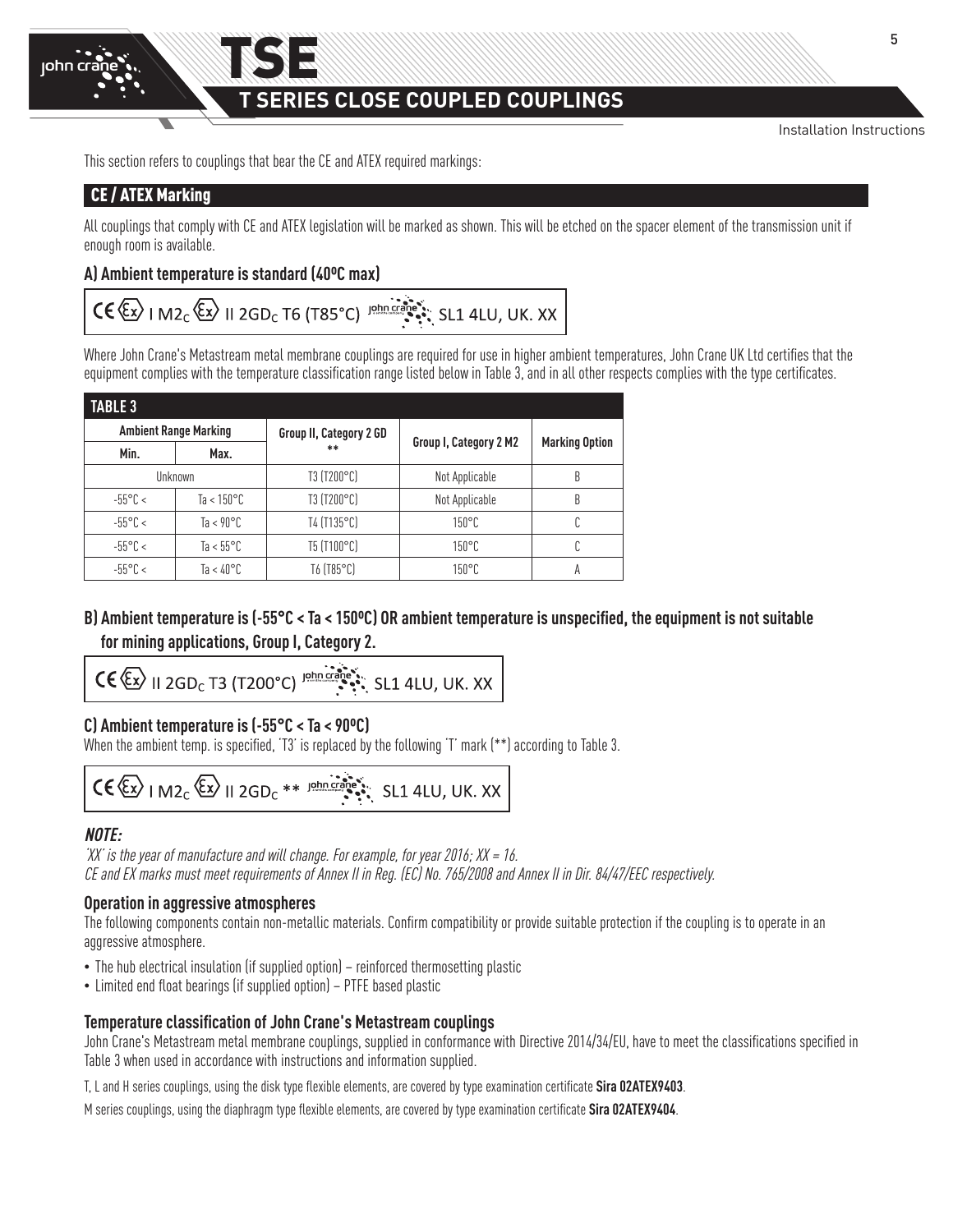

 $\overline{\phantom{0}}$ 

# **T SERIES CLOSE COUPLED COUPLINGS**

TSE

 $N$  Installation Instructions

|                                                                                                                                                                                                                   | <b>John Crane UK Ltd</b><br>361-366 Buckingham Avenue<br>Slough<br>SL1 4LU<br>United Kingdom<br>T: +44 (0) 1753 224 000<br>F: +44 (0) 1753 224 224<br>www.johncrane.com |  |  |
|-------------------------------------------------------------------------------------------------------------------------------------------------------------------------------------------------------------------|-------------------------------------------------------------------------------------------------------------------------------------------------------------------------|--|--|
| <b>Declaration of Conformity</b>                                                                                                                                                                                  |                                                                                                                                                                         |  |  |
| EEC Directive 2014/34/EU of 26.02.2014<br>and resultant legislation and standards                                                                                                                                 |                                                                                                                                                                         |  |  |
| We, the manufacturers - John Crane UK Ltd, - confirm that the explosion prevention requirements<br>have been implemented for                                                                                      |                                                                                                                                                                         |  |  |
| Metastream <sup>®</sup> metal-membrane couplings                                                                                                                                                                  |                                                                                                                                                                         |  |  |
| Equipment complies with the requirements of directive 2014/34/EU. It is in accordance with<br>article 1 3. (a) of the directive and the fundamental Health and Safety requirements of Annex II, are<br>fulfilled. |                                                                                                                                                                         |  |  |
| The current Type Examination Certificates for the couplings are:-                                                                                                                                                 |                                                                                                                                                                         |  |  |
| 'T', 'L' & 'H' Series -<br>'M' Series -                                                                                                                                                                           | Sira 02ATEX9403<br>Sira 02ATEX9404                                                                                                                                      |  |  |
| The technical documentation is deposited with the designated notified body in accordance with<br>article 13 (b) (ii) of the Directive 2014/34/EU.                                                                 |                                                                                                                                                                         |  |  |
| <b>SIRA Certification Services</b><br>Unit 6, Hawarden Industrial Park<br>Hawarden, Chester, CH5 3US<br><b>United Kingdom</b>                                                                                     |                                                                                                                                                                         |  |  |
| Signed:<br>S. Pennington<br>(Engineering Manager - Couplings)                                                                                                                                                     | Date: 20 <sup>th</sup> July 2016                                                                                                                                        |  |  |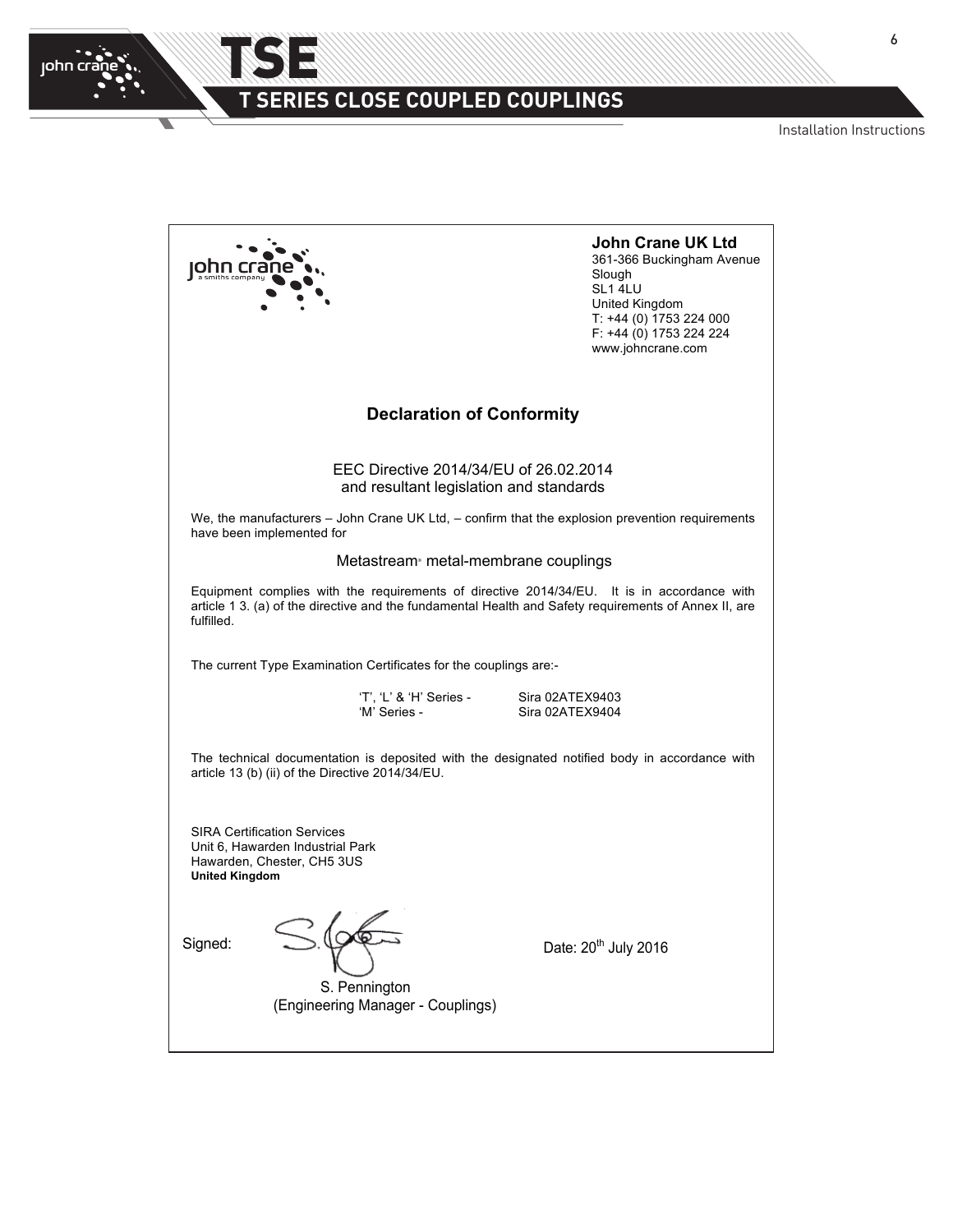

 $\overline{\phantom{0}}$ 

# **T SERIES CLOSE COUPLED COUPLINGS**

TSE

Installation Instructions

|               |                                                                                                                                                                                                                                                                                                                        | <b>John Crane UK Ltd</b><br>361-366 Buckingham Avenue<br>Slough<br>SL1 4LU<br><b>United Kingdom</b><br>T: +44 (0) 1753 224 000<br>F: +44 (0) 1753 224 224<br>www.johncrane.com |
|---------------|------------------------------------------------------------------------------------------------------------------------------------------------------------------------------------------------------------------------------------------------------------------------------------------------------------------------|--------------------------------------------------------------------------------------------------------------------------------------------------------------------------------|
|               | <b>Declaration of Incorporation</b>                                                                                                                                                                                                                                                                                    |                                                                                                                                                                                |
|               | E.C. Machinery Directive (2006/42/EC)                                                                                                                                                                                                                                                                                  |                                                                                                                                                                                |
|               |                                                                                                                                                                                                                                                                                                                        |                                                                                                                                                                                |
| Section 1.0 - | <b>Machinery Description:</b><br>Flexible Power Transmission Ring and Diaphragm Form Membrane Couplings<br>Types:                                                                                                                                                                                                      |                                                                                                                                                                                |
|               | 'H', 'T', 'L' & 'M' Series                                                                                                                                                                                                                                                                                             |                                                                                                                                                                                |
| Section 2.0 - | Applicable Harmonised Standards<br>ISO13709 (API 610) for centrifugal pumps<br>ISO14691 couplings for - General-purpose applications<br>ISO10441 (API 671) (opt) couplings for - Special-purpose applications                                                                                                          |                                                                                                                                                                                |
| Section 3.0 - | Declaration:<br>We, John Crane declare that under our sole responsibility for the supply of the<br>machinery defined in Section 1.0 above, the said machinery parts are intended to be<br>incorporated into other machinery or assembled with other machinery to constitute<br>machinery as covered by this Directive. |                                                                                                                                                                                |
|               | The machinery parts, covered by this declaration must not be put into<br>service until the machinery into which it is to be incorporated has been<br>declared in conformity with the provisions of the Directive.                                                                                                      |                                                                                                                                                                                |
| Signed:       | Date: 20th July 2016                                                                                                                                                                                                                                                                                                   |                                                                                                                                                                                |
|               | S. Pennington<br>(Engineering Manager - Couplings)                                                                                                                                                                                                                                                                     |                                                                                                                                                                                |